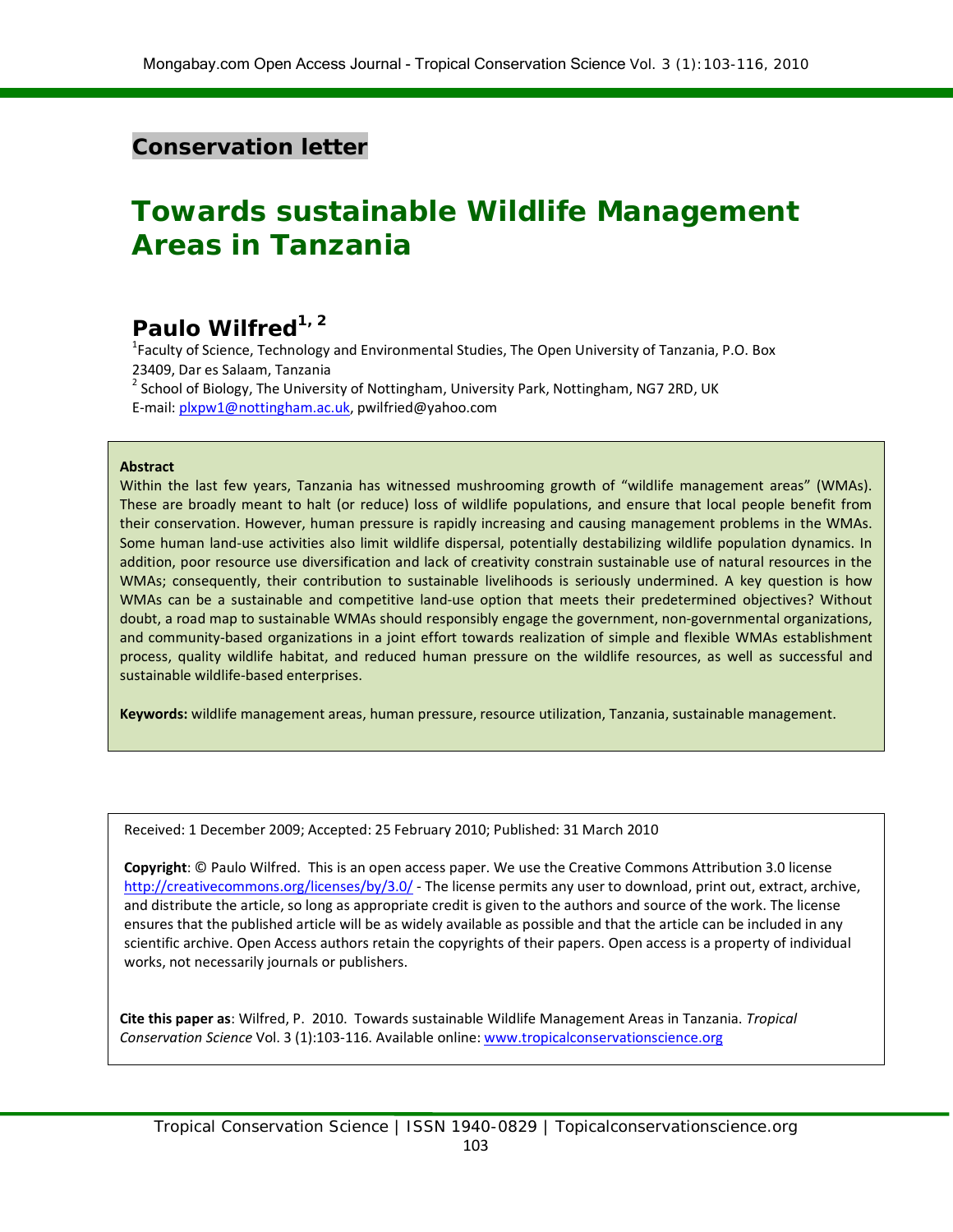#### **Introduction**

Sustainable conservation of wildlife resources has been one of the core objectives of wildlife managers and biologists in many countries in Africa. For centuries, wildlife has been utilized not only for subsistence but also for commercial purposes. However, as human population expands, wildlife resources are increasingly subjected to severe pressure, which threatens their existence and sustainability [1-3]. Apart from consumptive utilization, other anthropogenic activities such as agriculture have indirectly influenced the survival of wildlife species through manipulation of their habitats [4]. Since most local communities have a historical interaction with wildlife in rural areas, efforts to ensure sustainability have been focusing on involving local people in conservation. Many governments have adopted a participatory approach to conservation as a result of pervasive loss of wildlife species and the challenges of a "fences and fines" approach [5-7]. Countries in the southern part of Africa such as Namibia, Botswana, Zambia, and South Africa have had a good experience in community-based conservation [8-10]. In the rest of Africa, for example in East Africa, participatory conservation has been confronting some challenges. This has led to a considerable concern over community-based conservation initiatives in this wildlife-rich part of Africa [11- 14].

In its wildlife policy objective of promoting sustainability in utilization of wildlife resources, the government of Tanzania has introduced the concept of Wildlife Management Areas (WMAs). These are areas of community land in which local people have usage rights over the wildlife resources. Conservation of natural resources in WMAs is therefore a shared responsibility and local communities must significantly benefit from it [15, 16]. WMAs started as one of the tools in a new approach to managing wildlife resources in the early 1990s. According to United Republic of Tanzania (URT) [16], wildlife ownership will be decentralized to local government, and to the rural communities that are recognized as important stakeholders in the wildlife conservation. The logic behind WMAs is that when local communities develop a sense of resource ownership and realize the tangible benefits that can accrue from wildlife conservation, they will develop a positive attitude towards conservation issues [17, 18]. This paper seeks to present some factors that need to be given attention in the current escalating interest in Wildlife Management Areas (WMAs) in Tanzania in particular and indeed in other parts of Africa.

#### **Background on Wildlife Management Areas in Tanzania**

The history of wildlife conservation in Tanzania goes back to 1891 when colonial laws controlled the use and management of wildlife resources [16]. Due to this top-down approach to conservation, integration of wildlife conservation into rural development was not a priority. As a result, in the 1970s and 1980s, Tanzania saw a pervasive decline of its wildlife. Factors involved in this decline included poverty, flourishing markets for wildlife products, increased human population and demand for bushmeat, and lack of trained personnel and financial resources to do conservation work, as well as local people's negative attitude towards conservation [19]. Therefore, much of the wildlife (especially outside protected areas) became increasingly scarce [20]. In response to this rapid loss of wildlife, the government, through the National Parks Authority and Wildlife Division, began to emphasize collaboration with local communities as part of a protected areas management strategy. By 1995, the Wildlife Sector Review Task Force [WSRTF] had suggested the creation of village-based WMAs in order to lay the basis for sustainable management and utilization of wildlife resources at the grass-roots level [19].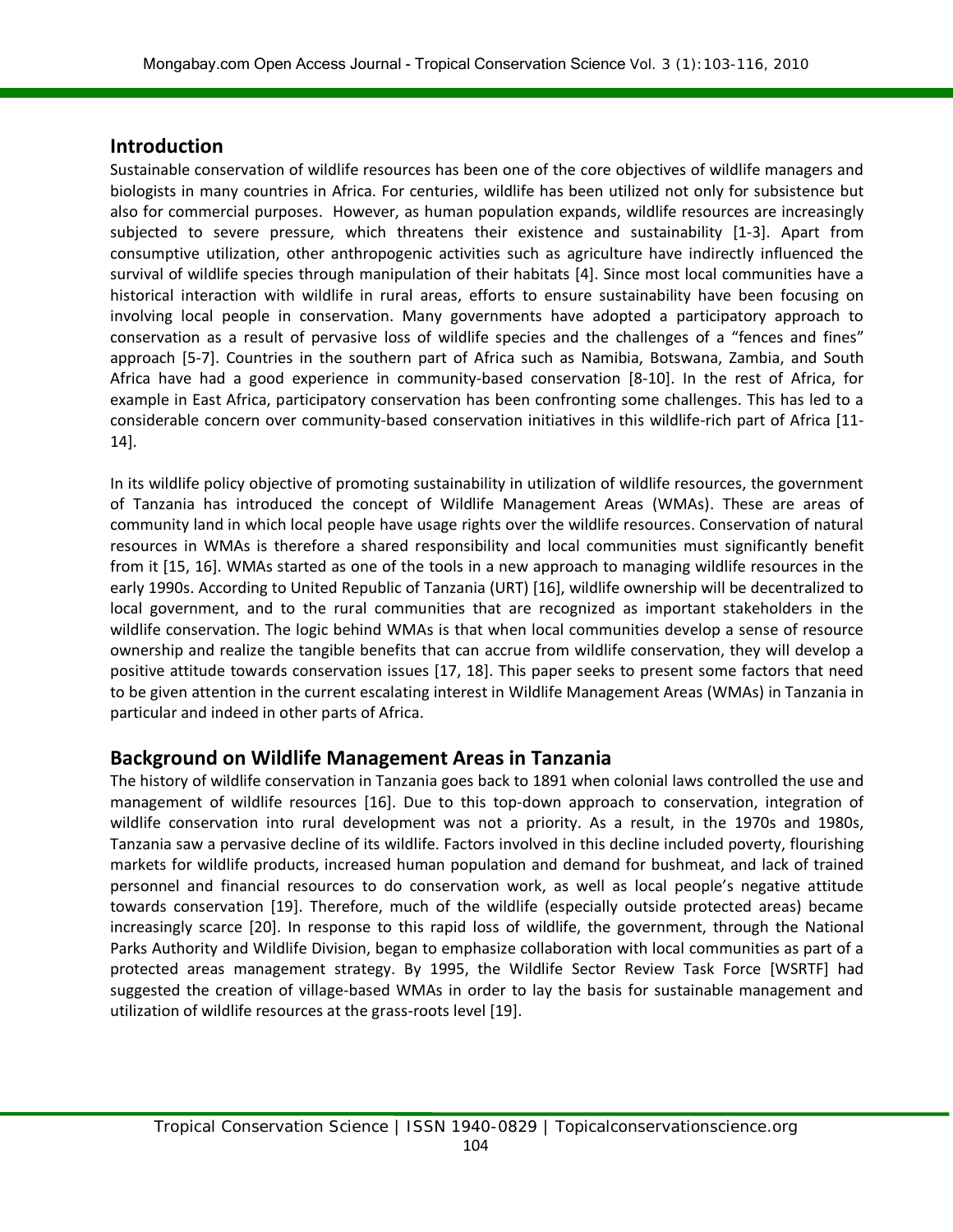Three years after the WSRTF report came out, the Wildlife Policy of Tanzania (WPT) was put in place. The 1998 WPT reflects the willingness of Tanzania to decentralize wildlife management issues, and accommodates much of people's needs and interests in its conservation plans. Implementation of the policy is evidenced in the current mushrooming of WMA projects in the country. So far, there are about 16 pilot projects in 16 districts encompassing more than 135 villages. It is envisaged that through WMAs, local communities will attach considerable value to wildlife as they do in other forms of land use such as agriculture. This would in turn lead to a reversal of wildlife declines and enhanced movements or dispersal of wildlife species [10, 16].





Generally, the process of establishing a WMA involves the following main steps: creation of awareness among villagers of the merits and disadvantages of having a WMA; a village assembly's approval of an application for WMA formation taking into consideration village council recommendations; formation of a Community-Based Organization (CBO); preparation of a strategic plan; preparation of a land-use plan; carrying out of an Environmental Impact Assessment (EIA) prior to approval of a land-use plan; preparation of village by-laws that support a land-use plan; and preparation of a resource management zone plan. The CBO then makes application to the director of wildlife for designating part of village land as a WMA; the director considers the CBO's application and sends his recommendation to the Minister of Natural Resources and Tourism; and finally the minister declares a designated WMA by order in the gazette. After this, the CBO applies to become an Authorized Association (AA), and the AA applies for a user right and hunting block to the director of the Wildlife Division. The AA may also enter into investment agreements with potential investors [21, 22]. However, from local people's perspective, this seems to be a complicated process, which may delay the formation of WMAs and the realization of tangible benefits accrued from them.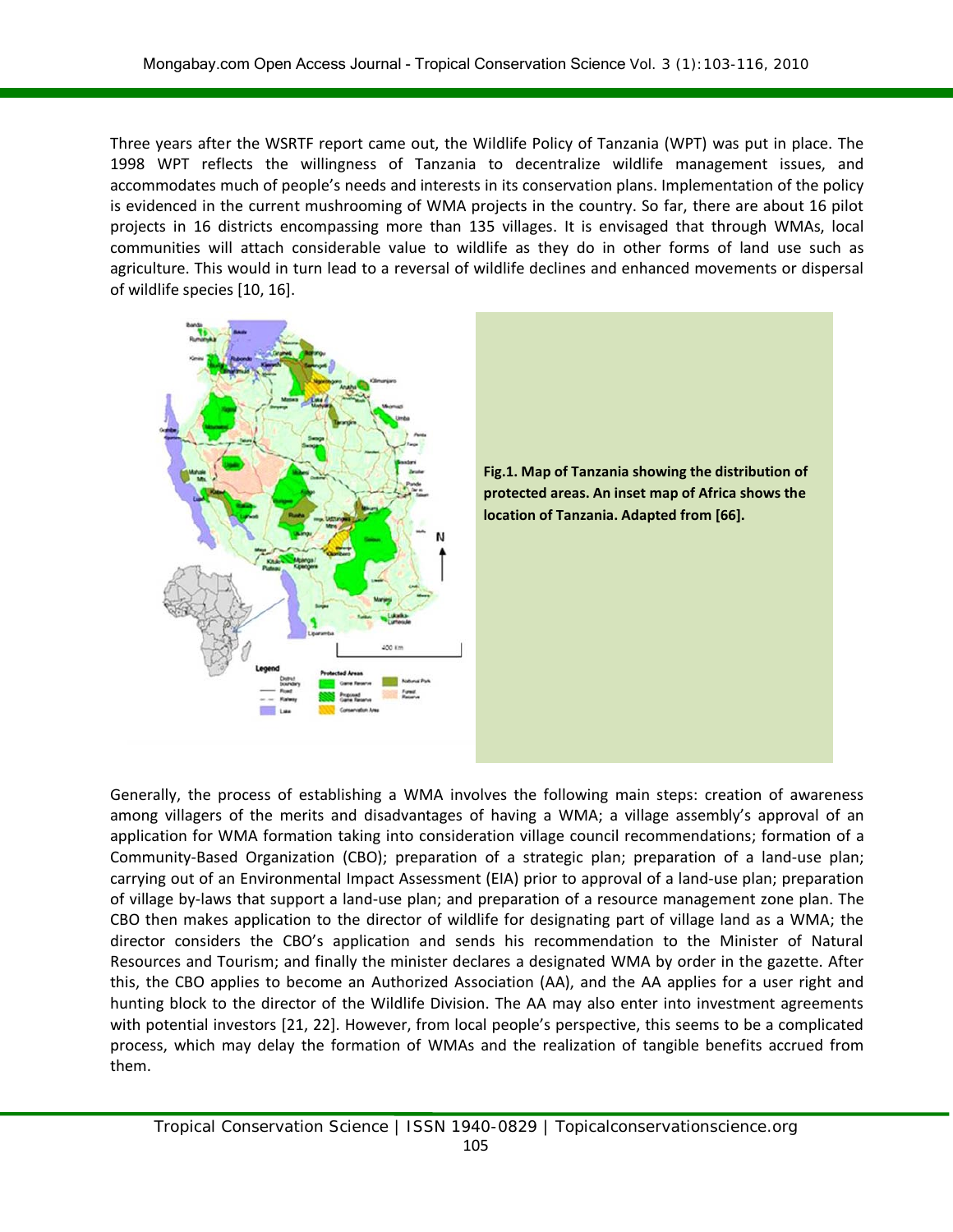WMAs are one of the categories of wildlife conservation areas in Tanzania. Other categories include Game Reserves and National Parks and National Conservation Areas (see Figs. 1 and 2). At a local scale, however, there are some challenges to realization of sustainable wildlife management areas. Some of these challenges can be immediately linked to human influences [22, 23], for example, loss of wildlife habitat and widespread wildlife poaching. In the sections that follow, I explain most of WMAs' challenges and the possible solutions (opportunities), giving examples of wildlife projects elsewhere in Africa.



**National Park as seen from the rift valley wall,** *c***-Hippo pool in the Ngorongoro Crater,** *d***-Cheetah (Acinonyx** *jubatus***),** *e***-Group of buffalo eyeing two spotted hyena,** *f***-African elephants. Photos by Rhett Butler – see: http://travel.mongabay.com/tanzania/topics/ngorongoro%20crater10.html**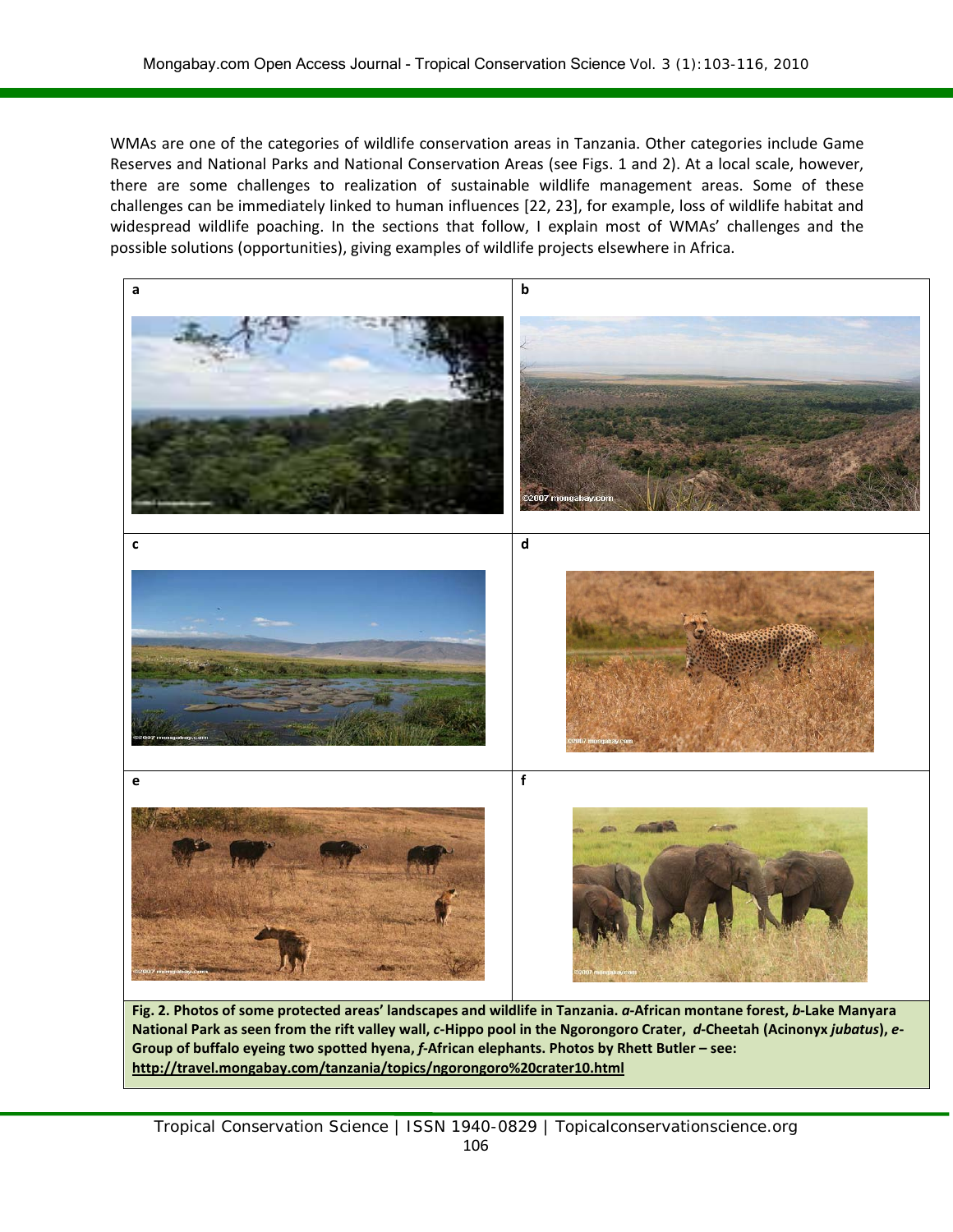#### **WMAs in fragmented landscapes: what can be done?**

The importance of land as a fundamental resource in conservation of wildlife cannot be over emphasized. In rural areas where most wildlife is found, a significant proportion of the landscape is used for agriculture, grazing, and settlement. As human population density near wildlife rich areas increases [24], even more land is needed for livelihood maintenance. This has increasingly brought human land-use zones into contact with conservation areas [25]. Therefore, there has been a negative trade-off between rural communities' interest in land use and conservationists' interest in healthy wildlife populations. Some vivid examples in Africa include the Zambezi valley of Zambia at Livingstone, where expansion of farmlands into forested areas has led to ecological devastation and widespread human-wildlife conflicts [26]. In some wildlife areas of Kwale District in Kenya, local people have been compelled to leave their productive land because of crop raiding animals such as elephants, baboons, and monkeys [27]. The conflict between the Bénoué Wildlife Conservation Area and the adjacent communities in Northern Cameroon [28] is another example of the tension arising from co-existence between human land-use activities and wildlife conservation. The root cause of the negative attitudes towards conservation among Khwai communities around Moremi Game Reserve in the Okavango Delta in Botswana is the displacement of these communities in order to provide land for gazettement of the game reserve [29]. In some areas of Western Serengeti National Park in Tanzania, wild animals have found themselves on the frontline of land-use conflict with pastoralists [30]. Displacement of Wagalla people from Ugalla Game Reserve in Western Tanzania in the 1960s [31] has contributed to the current poor support of local communities for conservation efforts. All these are only a few examples showing how land and its resources have become a source of friction between wildlife and human beings.

Land-use conflicts between wildlife and humans have resulted in wildlife habitat fragmentation and biodiversity loss. In regions with high population growth rates (Table 1) coupled with unsustainable land-use activities, wild animals often find themselves in a hostile environment. An important question is, "What is the most effective pattern of habitat fragments/patches to ensure sustainable co-existence between wildlife species and local communities?" [32]. There has been substantial discussion about habitat patches and the movement of wildlife species between different patches amid human pressure, with special attention to the decline of wildlife populations [16, 33-35]. Some wildlife biologists have argued that "species connectivity" may help to stabilize wildlife populations. Connectivity is defined as the extent to which individuals of different species can move from one habitat patch to another in a fragmented landscape. However, spatial arrangement and the quality of different habitat elements influence species connectivity [25]. Species-specific connectivity entails having knowledge of different species and their different habitat requirements [36-38].

Owing to the importance of species' ability to move between suitable habitat patches, WMA stakeholders, namely central government, local governments, and non-governmental organizations, should put emphasis on the regular assessments of the land-use systems and how they influence quality of the actual and potential wildlife habitats in the WMAs. Since tourist hunting and hunting for subsistence by local communities (through permits) are among the land uses in the WMAs [39, 40], and poaching is often a problem, intensive utilization of wildlife resources is most likely. In such a scenario, enhanced species' dispersal can effectively stabilize wildlife populations, especially in areas of habitat isolates created as a result of fragmentation and destruction of natural vegetation [41-43].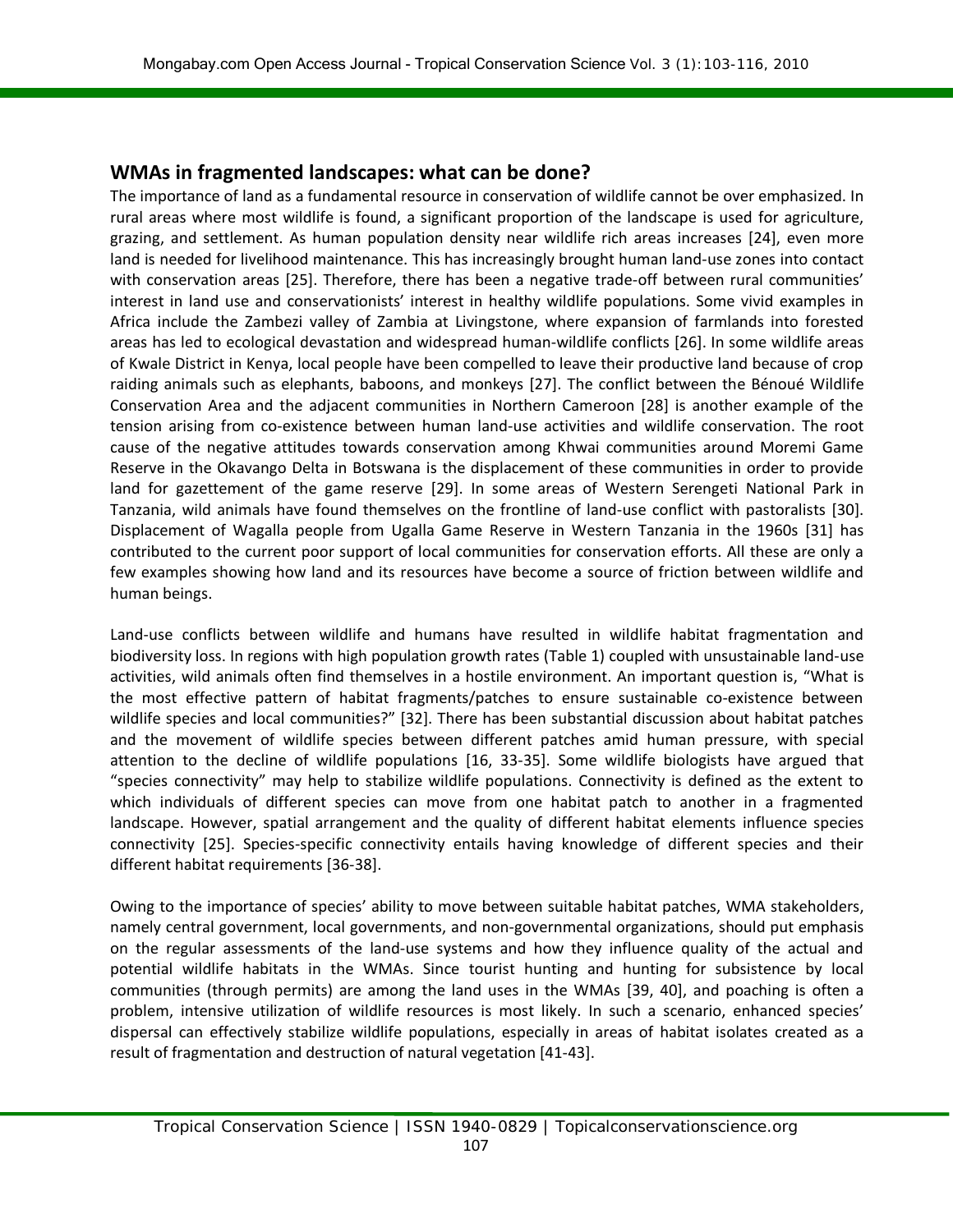| <b>Region</b> | 1988-2002 Growth Rates<br>(%) | <b>Wildlife Management Areas</b> |
|---------------|-------------------------------|----------------------------------|
| Arusha        | 4.0                           | Enduimet and Loliondo            |
| Manyara       | 3.8                           | Burunge and Makame               |
| Tabora        | 3.6                           | Ipole and Uyumbu                 |
| Morogoro      | 2.6                           | Twatwatwa, Ukutu and Wamimbiki   |
| Ruvuma        | 2.5                           | Songea and Tunduru               |
| Mara          | 2.5                           | Ikona and Tarime                 |
| Pwani         | 2.4                           | Ngarambe-Tapika                  |
| Iringa        | 1.5                           | Idodi-Pawaga                     |
| Lindi         | 1.4                           | Liwale                           |
|               |                               |                                  |

**Table 1.** Intercensal Population Growth Rates in Regions with WMAs in Tanzania. Adapted from [46]

#### **Human population density**

In order to ensure sustainability of WMAs, effects of human population density in regions with WMA projects should not be dismissed. The intercensal (1988 - 2002) population growth rates show that, of the regions where WMAs have been initiated, growth rates of the Arusha, Manyara, and Tabora regions are rapidly increasing (Table 1). The WMA projects in these regions, namely Enduiment, Loliondo, Burunge, Makame, Ipole, and Uyumbu, have been facing conservation challenges related to resource use and local participation [44, 45]. The Lindi region, where the Liwale WMA is found, has the lowest growth rate of 1.4%, far below the total Tanzania growth rate of 2.9% [46]. Comparison of the population size by districts reveals that Tarime is the highest, followed by the Kilosa, Urambo, and Babati districts (Fig. 3). The WMAs in these districts are; Tarime (Tarime district), Twatwatwa (Kilosa district), Uyumbu (Urambo district), and Burunge (Babati district), respectively. These WMAs have also been confronting varied resource use conflicts, which are partly due to high population density [21].

Adequate knowledge about human population size and growth rates is helpful in setting conservation priorities, because population density may be used to determine resource use intensity and act as a surrogate measure of the degree to which wildlife resources in WMAs are under threat. For example, in the game-controlled areas and open areas (where most of the WMAs are established), density of human habitation is high and bushmeat hunting is also a serious problem. Consequently, densities of most wild ungulate species are relatively low [47]**.** In districts with high population size such as Tarime (Fig. 3), bushmeat exploitation is a critical problem [48]. Mung'ong'o and Mwamfupe [49] reported that high population density in Kilosa district has significantly contributed to devastation of natural resources. The high population growth rate of Urambo district (Fig. 3) and its rapid development, as well as demand for a better quality life, have encouraged illegal hunting of wildlife (Fig. 4) for both commercial and subsistence purposes. In an interview with Rolf Baldus on May 21, 2006, Tim Caro (a scientist researching wildlife issues in Tanzania) argued that demand for bushmeat in Tanzania is partly caused by increasing living standards of people. Elsewhere in Africa, for example in West Africa, hunting for bushmeat has hugely contributed to decline in wildlife populations. This has always been attributed to rapid human population growth along with the demand for higher standards of living [2,50,51].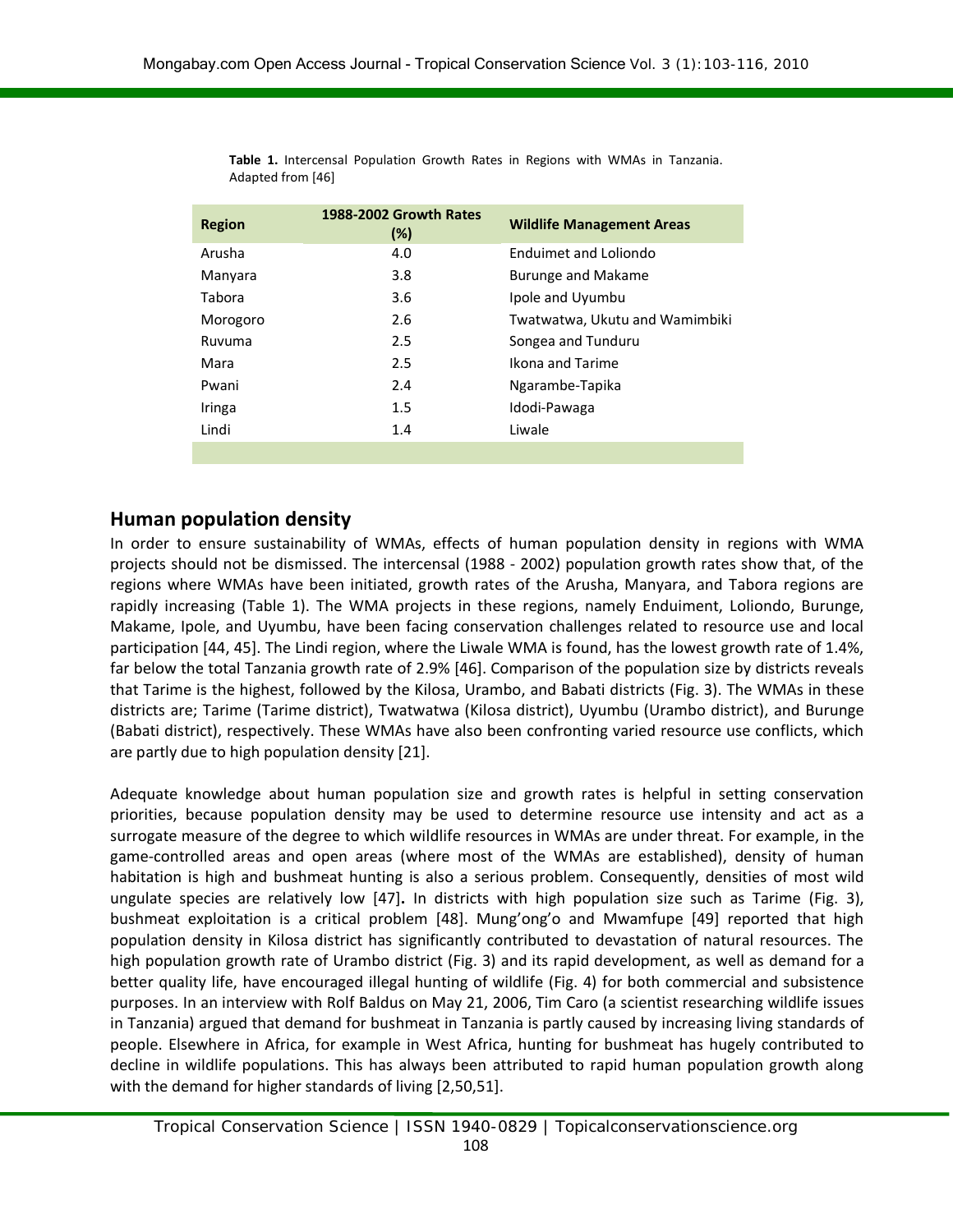

#### **Factors influencing resource access and utilization**

The principal natural resources in WMAs include forest, wildlife, and fish. Although highest priority is currently given to wildlife utilization as the main activity, all other natural resources should also be considered in the utilization schemes of the WMAs [52]. A study on economic opportunities in WMAs identified, among others, four main economic openings through which rural communities can optimize the use of WMAs. These are: subsistence hunting, non-consumptive tourism, beekeeping, and utilization of forest resources [53]. However, making effective use of these opportunities calls on the local communities to be equipped with resource utilization technologies and entrepreneurial skills. Such skills can unleash creativity and innovation for improved ways of resource exploitation. For example, construction and use of fuel-efficient stoves may reduce wood consumption and thereby contribute to a reduced deforestation rate [54]. Initiation of successful small-scale income-generating activities (IGAs) in WMAs, which can improve people's livelihoods and take care of the environment, demands proper marketing strategy [55]. Beekeeping in Uyumbu and Ipole WMAs, for example, has been one of the important economic activities among the villages involved in the WMA projects. Yet in order to enable local communities to expand their beekeeping enterprises, training and firm market structures are needed [56].

Sustainable natural resources accessibility plans should also be developed and clearly documented in the terms of reference of any WMA project. To enhance resource accessibility and reduce conflicts, all the stakeholders (see Fig. 5) in WMA projects are obliged to observe important roles played by all the institutions involved. Institutions provide "rules of the game" [57]; proper institutional arrangements will provide a good link between WMAs and local communities. It is, however, regrettable that most of the WMA projects are lacking stable institutional structures. Pragmatically, there are no clear boundaries between the roles played by the Wildlife Division; regional, district and village governments; nongovernmental organizations; tourist hunting companies; and local communities [45]. In order to make a real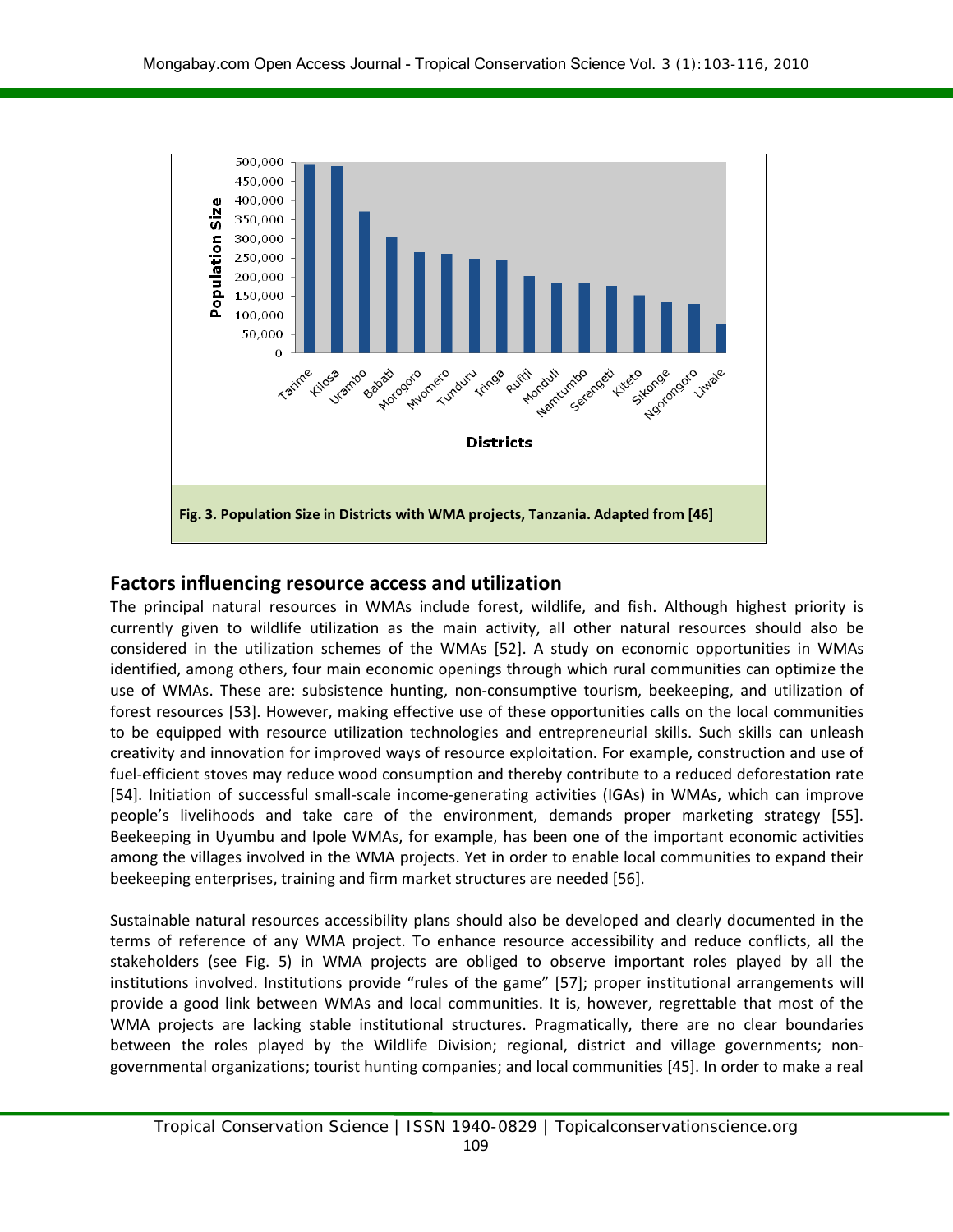change in resource accessibility and ownership at local levels, institutional structures need to be flexible enough to allow access for local institutions' voices to be heard at all levels of the WMA project plan formulation and decision making, and a genuine bottom-up approach should be employed.

The extent of resource ownership is defined in different ways by different official documents governing the use and management of natural resources in the country. For example, while the wildlife policy of 1998 maintains that natural resources in WMAs will be under the control of local communities, the Forest Act of 2002 declares on page 98, section 69 (1), that "all biological resources and their intangible products whether naturally occurring or naturalized within forests including genetic resources belong to the government . . . ." [58]. In addition, when forests are found in WMAs, the Forest Act stipulates that forest management plans may contain forests other than village land forest reserves, and the plans will control the use and management of resources in such forests. This may bring some confusion on utilization of forest resources within WMAs, and limit the span of communities' resource ownership.

From the government's perspective, the central economic role of WMAs is commercial hunting (e.g., in the Mbomipa, Okutu, Ikona, Ipole, and Uyumbu WMAs) [59]. This may perpetuate conflicts because people will have higher expectations and depend too much on revenues accrued through tourist hunting instead of initiating alternative ways of benefiting from WMAs. Despite the revenues believed to accrue to hunting activities, in the situation where the government is taking a lion's share of such revenues, successful participatory conservation will be a dream, which will never come true. For example, in Burunge WMA conflicts between district government and local communities exist because the government does not want to respect communities as important stakeholders and their wildlife-based needs are disregarded [45].

There have been arguments about the capacity of CBOs to properly administer sustainable use and management of WMAs. The College of African Wildlife Management (CAWM) in the Kilimanjaro region has been training government officials and local people from areas with WMA projects. Among other things, CAWM is conducting short entrepreneurial courses for district and village government officials as well as selected community members [60]. However, the effectiveness of this exercise may be constrained by uncertain market structures and lack of adequate experience as well as capital on the side of the local communities.



**Fig. 4. Photograph showing male impala (***Aepyceros melampus)* **killed by poachers with pictured muzzle loaders. Photo by Paulo Wilfred taken in the Miombo woodlands, Urambo District, Western Tanzania.**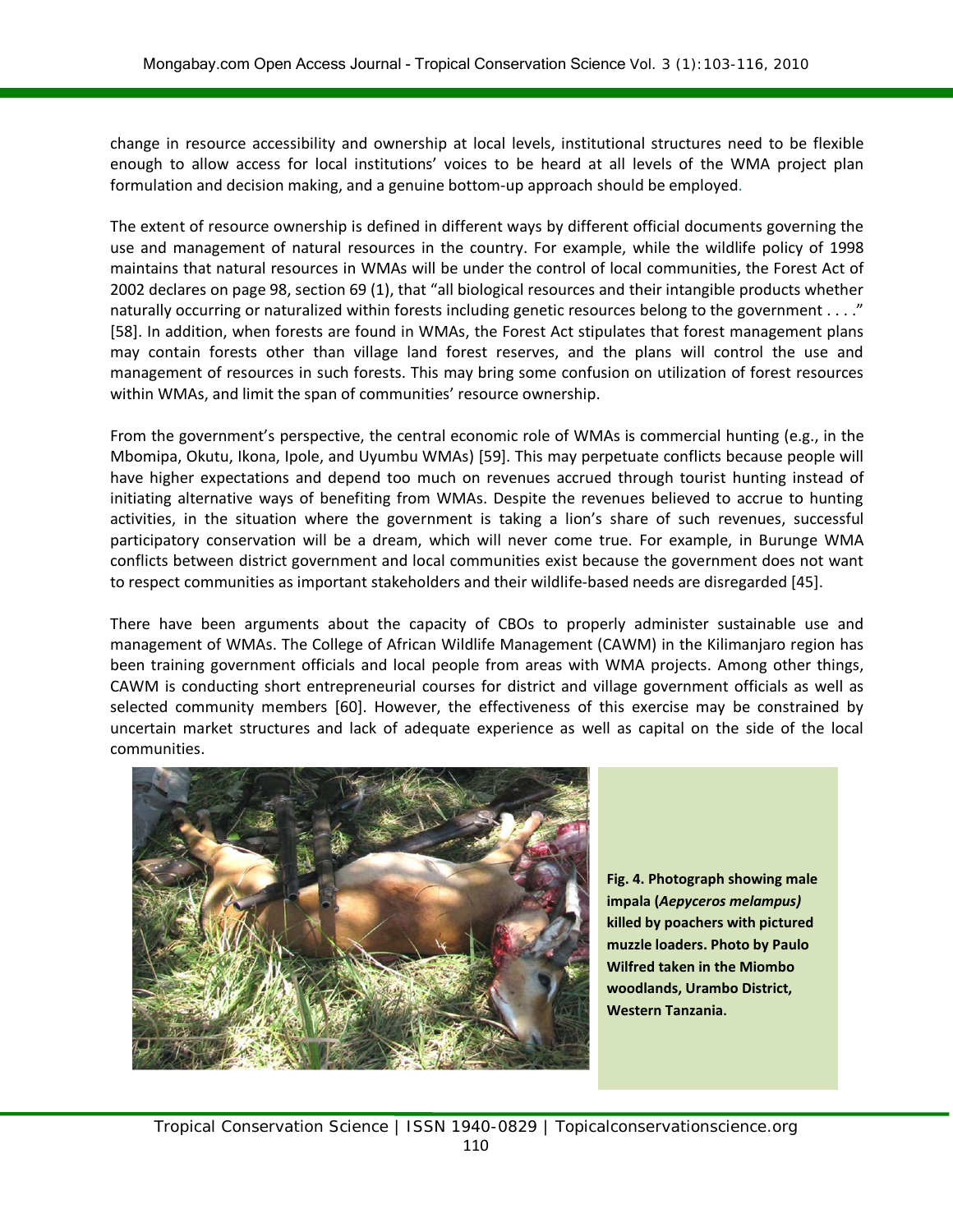Participatory and sustainable resource accessibility and utilization plans have been a matter of greater concern in many other countries of Africa. Tanzania has a lot to learn from the experience of other countries. In the southern part of Africa, in Malawi for example, local communities had negative attitudes towards establishment of Kasungu National Park. However, the development of simple wildlife-based enterprises increased local participation and made people realize the tangible values of wildlife management [8]. The Administrative Management Design (ADMADE) program in Zambia has been funding different development projects for communities in and around Game Management Areas (GMAs). The ADMADE-funded projects include classrooms, houses for teachers, clinics, shelters for hammer mills used to grind maize, village shops, and capital for cottage industries. The program also trains village game scouts in order to reduce poaching and expand the scope of local communities' involvement in wildlife conservation [9]. The Living in a Finite Environment (LIFE) project in Namibia has emphasized wildlife conservancies where local communities have legal rights to consumptively utilize wildlife and enter into contracts with investors in tourist hunting and photographic tourism [61]. The Community-Based Natural Resources Management (CBNRM) program in Botswana attempted to reduce conservation costs tolerated by local communities. This was done by letting the government own wildlife resources, but the user rights were delegated to communities [52]. Korup National Park has been one of the few protected areas in Cameroon, areas which are successful in integrating people's needs into conservation plans. Through developing proper use programs, the park has reduced land-related conflicts with the surrounding communities [62].

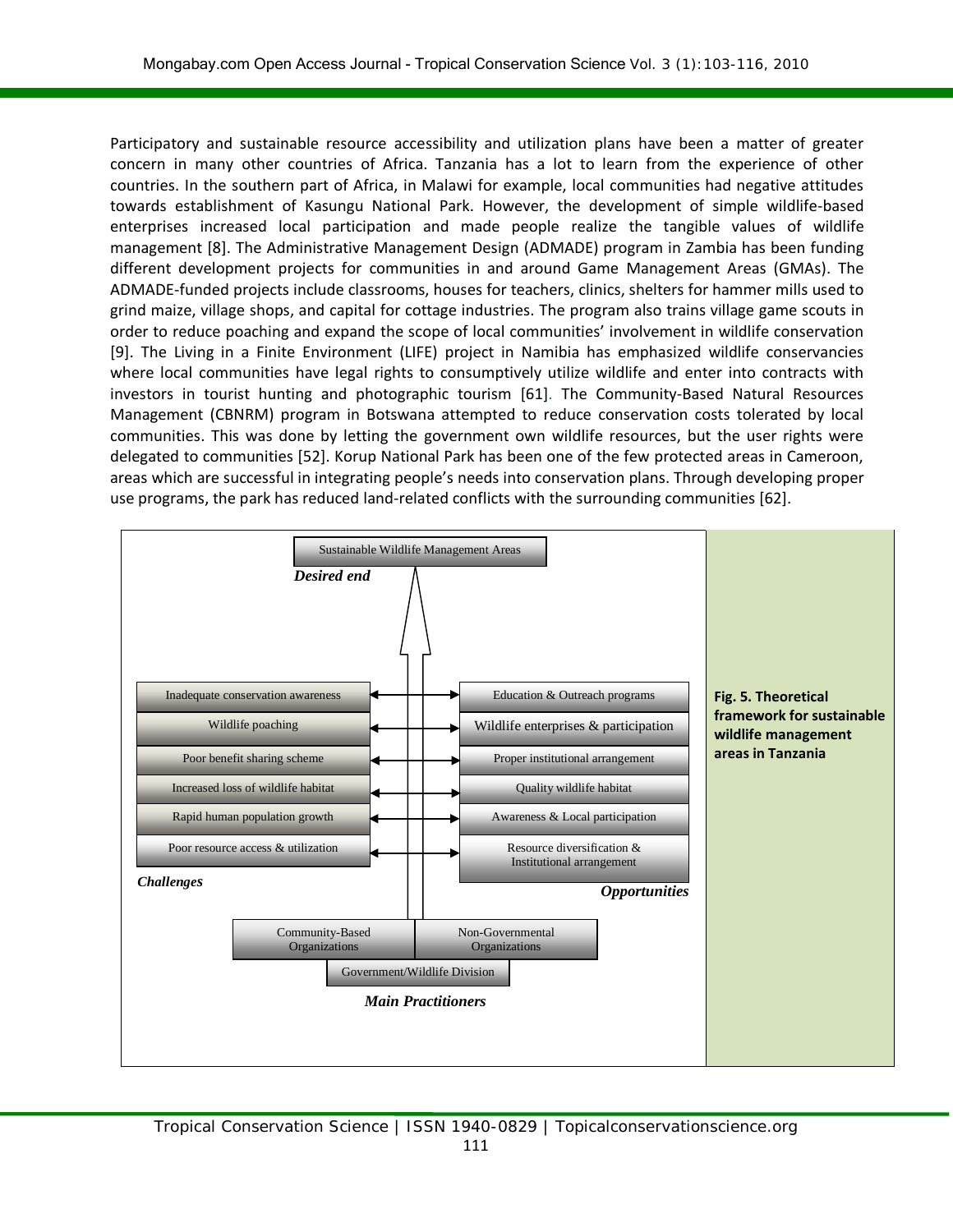#### **Implications for conservation**

Indeed, there has been an overwhelming need for ensuring that WMAs are sustainable and can better meet their intended objectives. This section presents some recommendations as an attempt to stimulate further discussion on sustainable conservation of WMAs in Tanzania.

- 1. There should be effective interventions for dealing with procedural complexity that involves distinct and time-consuming steps in the establishment of a WMA. Miniwary [22] pointed out the example of Enduimet WMA, in which local people had to wait for about 10 years (from 1997 to 2007) before they were issued a certificate of authorization. Such scenarios belittle the importance of WMAs and degrade their empirical credibility as one of the valuable land-use options.
- 2. Effective monitoring of WMA projects will enhance their performance [63] and help participants understand habitat dynamics of the wildlife species at the landscape scale as well as determinants of species' dispersal, particularly in the fragmented landscapes.
- 3. Conservation awareness and extension programs toward advocating sustainable utilization of wildlife resources should be emphasized. Such outreach programs are an important vehicle for the dissemination of conservation awareness and education in the rural areas. Caro and Scholte [2] consider "outreach programs" to be among the most crucial activities in reducing escalating pressure on wildlife resources.
- 4. A diverse range of natural resources in the areas with WMA projects prompts two significant conservation activities. The first is the widening of sustainable wildlife-based economic opportunities for local communities [64] in order to promote a sense of belonging to WMA projects among the local people. However, extensive conservation training programs that are blended with entrepreneurship skills are necessary in building the capacity of local people, and unlocking their creativity and innovation to initiate natural resources-based income-generating ventures in areas with WMAs. The second activity is promoting harmonization of resource utilization schemes. In the guidelines for the designation and management of WMAs, the Wildlife Division of Tanzania pointed out that the authorized associations (AAs) may allow resource utilization in the WMAs based on the regulations of the respective resource management authorities. For example, utilization plans for fish resources should adhere to the Fisheries Act of 1970, while the utilization of forest and bee resources should follow the regulations in the Forest Act of 2002 and Beekeeping Act of 2002, respectively [65]. This may create a jumble of differing conservation obligations that AAs must understand and meet unless such utilization regulations are harmonized and simplified at the grassroots level.
- 5. A theoretical framework (Fig. 5) depicts in general the factors influencing realization of sustainable Wildlife Management Areas. Community-based organizations initiate WMA projects in collaboration with the government, and non-governmental organizations also play a role in conjunction with both the government and community-based organizations. In order to achieve a desired outcome (sustainable wildlife management), pragmatic collaboration among the practitioners is key to addressing conservation challenges through the available opportunities.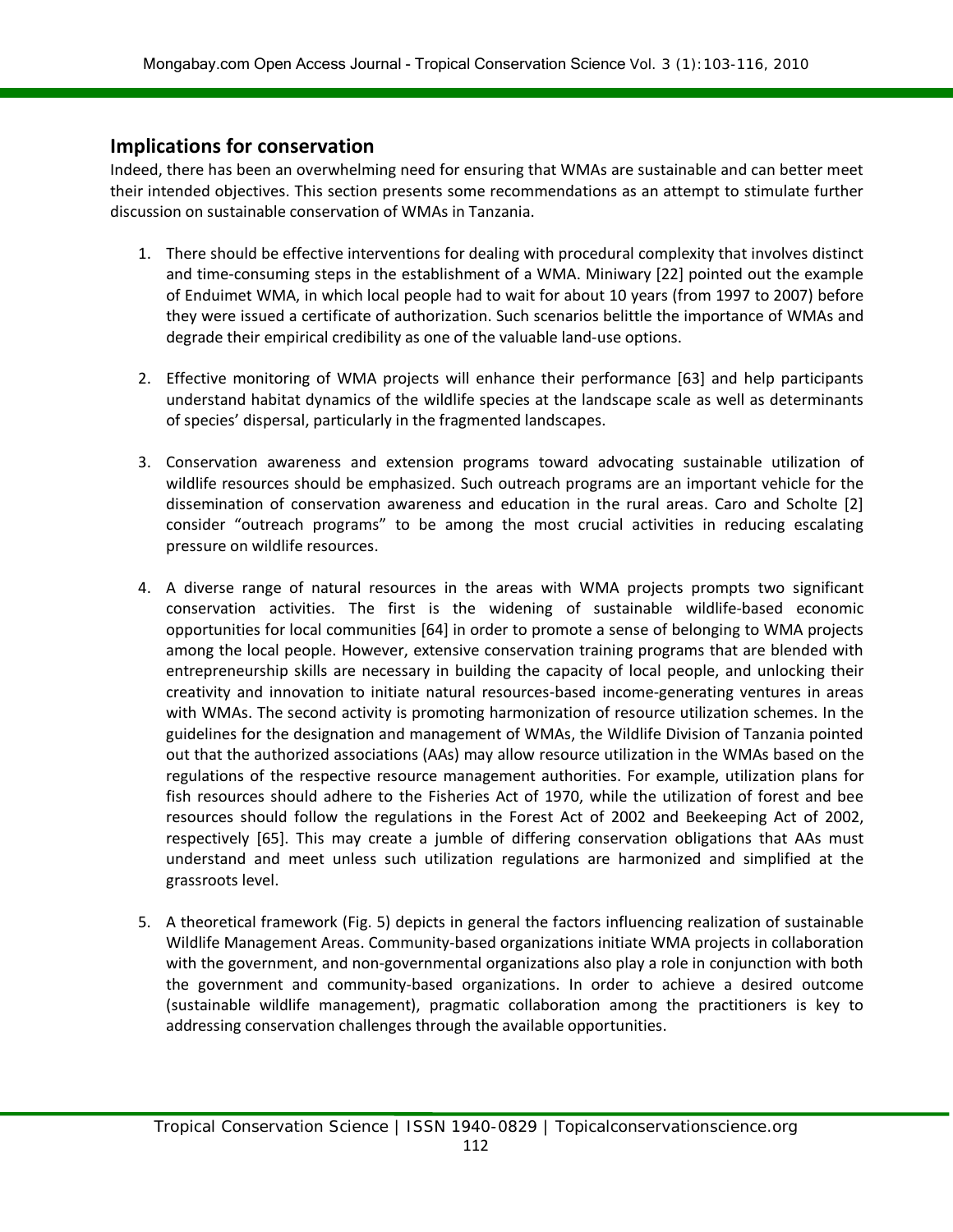#### **Acknowledgements**

I am very grateful to Commonwealth Scholarship Commission for financial support. I also thank Dr. Andrew MacColl, and two anonymous reviewers for providing helpful comments to improve this article.

#### **References**

- [1] Milner, J.M., Nilsen, E.B. and Andreassen, H.P. 2006. Demographic side effects of selective hunting in ungulates and carnivores. *Conservation Biology* 21: 36-47.
- [2] Caro, T. and Scholte, P. 2007. Policy piece: when protection falters. *African Journal of Ecology* 45:233- 235.
- [3] Smith, A.D. 2008. The spatial patterns of indigenous wildlife use in western Panama: Implications for conservation management. *Biological Conservation* 141:925-937*.*
- [4] Kideghesho, J.R., Nyahongo, J.W., Hassan, S.N., Tarimo, T.C. and Mbije N.E. 2006. Factors and ecological impacts of wildlife habitat destruction in the Serengeti ecosystem in northern Tanzania. *AJEAM-RAGEE* 11:917-932.
- [5] Adams, W.M. and Hulme, D. 2001. If community conservation is the answer in Africa, what is the question? *Oryx* 35:193-200.
- [6] Nishizaki, N. 2004. Resisting imposed wildlife conservation: arssi oromo and senkelle swayne's hartebeest sanctuary, Ethiopia. *African Study Monographs* 25:61-77.
- [7] Bϋscher, B. and Whande, W. 2007. Whims of the winds of time? Emerging trends in biodiversity conservation and protected area management. *Conservation and Society* 5: 22-43.
- [8] Munthali, S.M. and Mughogho, D.E.C. 1992. Economic incentives for conservation: beekeeping and saturniidae caterpillar utilisation by rural communities. *Biodiversity and Conservation* 1:143-154.
- [9] Lewis, D.M. and Alpert, P. 1997. Trophy hunting and wildlife conservation in Zambia. *Conserv. Biol*. 11:59-68.
- [10] TNFR. 2008. *Information on Wildlife in Tanzania. Wildlife for all Tanzanians: Stopping the loss, nurturing the resource and widening the benefits.* [www.tnrf.or.tz](http://www.tnrf.or.tz/)
- [11] Baldus, R.D., Hann, R., Kaggi, D., Kachula, S., Murphree, M., Mahundi, C.C., Raettcher, K., Siege, L., and Zacharia, M. 2001. *Experiences with Community Based Wildlife Conservation in Tanzania. Tanzania Wildlife Discussion Paper No. 29.* GTZ Wildlife Programme in Tanzania, Dar es Salaam. pp. 1-28.
- [12] Rutten, M.E.M. 2004. *Partnerships in Community-Based Ecotourism Projects: Experiences from Maasai Region, Kenya*. African Studies Centre Leiden. The Netherlands. pp. 1-35.
- [13] Bett, A. 2005. *Role of Community in the Conservation of Mount Kenya Biosphere Reserve*. Kenya Wildlife Service, Research and Planning Department. pp. 76.
- [14] Saito, F. 2007. *Local Council Commons Management in Uganda. A theoretical reassessment. Discussion Paper No. 153.* Graduate School of International Development, Nagoya University, Nagoya, Japan. pp. 1- 22.
- [15] Stolla, F. 2005. *Wildlife Management Areas: A Legal Analysis*. [www.tnrf.org](http://www.tnrf.org/)
- [16] URT 1998. *The Wildlife Policy of Tanzania*. Ministry of Natural Resources and Tourism, Dar es Salaam, Tanzania. pp. 1- 39.
- [17] Severre, E. L. M. 2000. Conservation of Wildlife Outside Core Wildlife Protected Areas in the New Millennium. *Proceedings of the African Wildlife Management in the New Millennium, College of African Wildlife Management, Mweka, Tanzania*. pp. 1- 27.
- [18] Felix, D. 2004. *What and Why Wildlife Management Areas*? Tanzania Wildlife Defenders. [www.tawide.proboards25.com](http://www.tawide.proboards25.com/)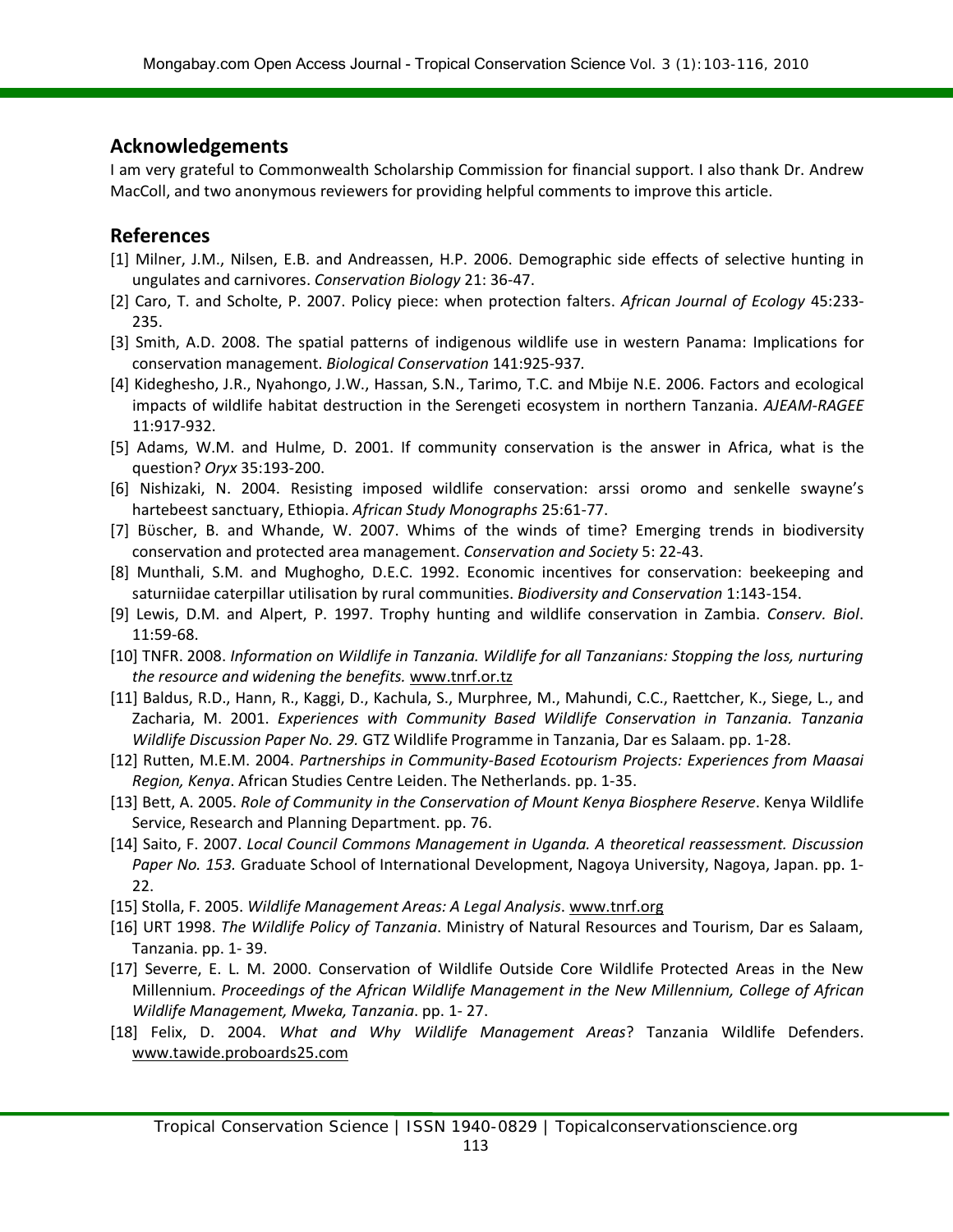- [19] WSRTF. 1995. *A Review of the Wildlife Sector in Tanzania Volume 1: Assessment of the Current Situation*. Ministry of Tourism, Natural Resources and Environment, Dar es Salaam, Tanzania.
- [20] Shemwetta, D.T.K. and Kideghesho, J.R. 2000. Human-Wildlife Conflicts in Tanzania: What research and extension could offer to conflict resolution. *Proceedings of the 1st University Conference, 5th-7th April 2000. Sokoine University of Agriculture, Morogoro, Tanzania*. pp.1-9.
- [21] IRA. 2007. *Assessment and Evaluation of the Wildlife Management Areas in Tanzania.* Wildlife Division, Ministry of Natural Resources and Tourism, The United Republic of Tanzania.
- [22] Miniwary, M.Y. 2009. *Politics of Participatory Wildlife Management in Enduimet WMA, Tanzania.* MSc Thesis in Development Studies, Noragric, Norwegian University of Life Sciences (UMB).
- [23] Callicott, J. B., Crowder, L. B., and Mumford, K. 1999. Current normative concepts in conservation. *Conservation Biology* 13: 22–35.
- 24] Wittemyer, G., Elsen P., Bean, W. T., Coleman, A., Burton O. and Brashares, J. S. 2008. Accelerated Human Population Growth at Protected Area Edges. *Science* 321:123-126.
- [25] Crooks, K.R. and Sanjayan, M. Eds. 2006. *Connectivity Conservation*. The Cambridge University Press, UK.
- [26] Karidozo, R. 2007. *Human-Wildlife Co-Existence in a Landscape Mosaic-A landscape Level Approach to Mitigate Human-Elephant Conflicts in Livingstone, Zambia*. [www.ruffordsmallgrants.org](http://www.ruffordsmallgrants.org/)
- [27] KWS. 1996. *Wildlife-Human Conflict*. [www.sarariweb.com/kwild/summary](http://www.sarariweb.com/kwild/summary)
- [28] Weladji, R.B. and Tchamba, M.N. 2003. Conflict between people and protected areas within the Bénoué wildlife conservation area, North Cameroon. *Oryx* 37: 72-79.
- [29] Mbaiwa, J.E. 2005. Wildlife resource utilization at Moremi Game Reserve and Khwai Community Area in the Okavango Delta, Botswana. *Journal of Environmental Management* 77:144-156.
- [30] Holmern, T., Mkama, S., Muya, J., and RØskaft, E. 2006. Intraspecific prey choice of bushmeat hunters outside the Serengeti National Park, Tanzania: a preliminary analysis. *African Zoology* 41:81-87.
- [31] Lutabingwa, E.M. 2006. *Checklist of Plants, Animals and Birds: Ugalla Game Reserve*. Tabora, Tanzania.
- [32] Bennett, A.F. 1999. *Linkages in the Landscape: The Role of Corridors and Connectivity in Wildlife Conservation*. IUCN, Gland, Switzerland and Cambridge, UK.
- [33] Shauri, V. and Hitchcock, L. 1999. *Wildlife Corridors and Buffer Zones in Tanzania: Political Willpower and Wildlife Management in Tanzania.* Lawyers' Environment Action Team (LEAT). [www.leat.or.tz/publications/wildlife.corrdors](http://www.leat.or.tz/publications/wildlife.corrdors)
- [34] Hassan, S.N. 2007. Impacts of space use by humans on the diversity of large mammals in the kwakuchinja-mbugwe wildlife corridor, Northern Tanzania. *Tanzania Journal of Forest and Nature Conservation* 76:134-143.
- [35] Merriam, G. 1984. Connectivity: A fundamental ecological characteristics of landscape pattern. In: *Proceedings of the First International Seminar on Methodology and Landscape Ecological Research and Planning.* Brandt, J. and Agger, P. (Eds.), pp. 5-15. International Association for Landscape Ecology. Roskilde University, Roskilde.
- [36] Merriam, G. 1991. Corridors and connectivity: animal populations in heterogeneous environments. In: *Nature Conservation 2: The role of corridors.* Saunders, D.A., and Hobbs, R.J. (Eds.), pp. 133-142. Surrey Beatty and Sons, Chipping Norton.
- [37] Taylor, P.D., Fahrig, L., Henein, K. and Merriam, G. 1993. Connectivity as a vital element of landscape structure. *Oikos* 68: 571-573.
- [38] Forman, R.T.T. 1995. *Land Mosaics: The Ecology of Landscapes*. Cambridge University Press, Cambridge, U.K.
- [39] Baldus, R.D. and Cauldwell, A.E. 2004. *Tourist Hunting and Its Role in Development of Wildlife Management Areas in Tanzania.* Community Wildlife Management Program, Dar es Salaam, Tanzania.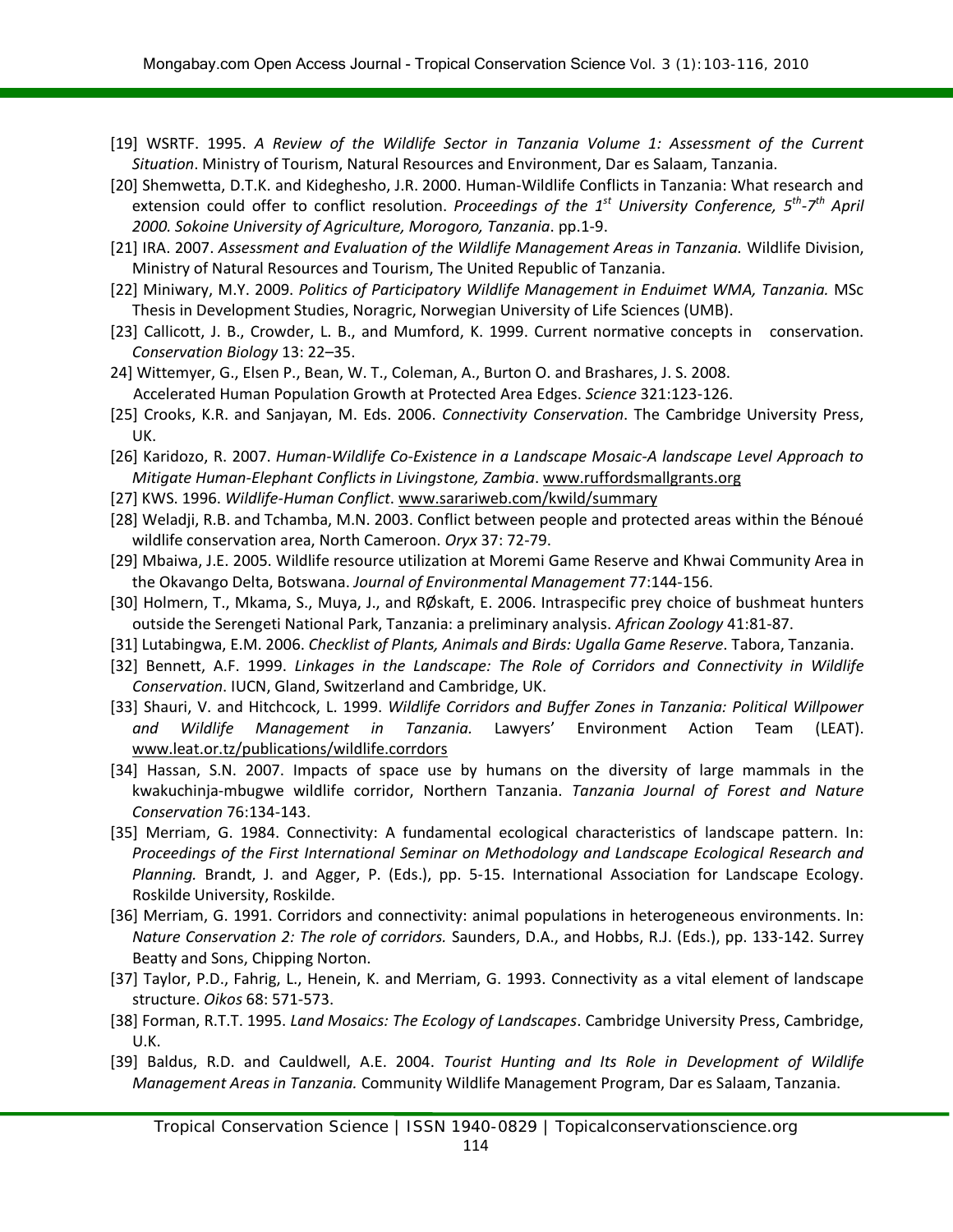- [40] Nelson, F. 2007. *Emergent or Illusory? Community Wildlife Management in Tanzania*. International Institute for Environment and Development (iied), 3 Endsleigh Street, London WC1H 0DD, UK.
- [41] Pulliam, H.R. 1988. Sources, sinks and population regulation. *American Naturalist* 132: 652-661.
- [42] Pulliam, H.R. and Danielson, B.J. 1991. Sources, sinks and habitat selection: a landscape perspective on population dynamics. *American Naturalist* 137: 50-66.
- [43] Begon, M., Townsend, C.R. and Harper, J.L. 2006. *Ecology: From Individuals to Ecosystems*. Blackwell Publishing Ltd., Oxford, UK.
- [44] Sosovele, H. 2005. *Tourism Development and Poverty Reduction Initiatives from Tanzania: Lessons for practice*. Institute of Resources Assessment, University of Dar es Salaam, Tanzania.
- [45] Nelson, F. 2006. *Patronage or Participation? Understanding the Failure and Success of Community Based Natural Resource Management Reforms in Sub-Saharan Africa*. School of Natural Resources and Environment, University of Michigan.
- [46] NBS. 2002. *The 2002 Tanzania Population and Housing Census, Dar es Salaam, Tanzania.* [www.tanzania.go.tz](http://www.tanzania.go.tz/)
- [47] Caro, T.M., Pelkey, N., Borner, M., Campbell, K.L.I., Woodworth, B.L., Farm, B.P., Ole Kuwai J., Huish, S.A. and Severre, E.L.M. 1998. Consequences of different forms of conservation for large mammals in Tanzania: preliminary analyses. *Afr. J. Ecol.* 36: 303-320.
- [48] Ndibalema, V.G. and Songorwa, A. 2007. Illegal meat hunting in Serengeti: dynamics in consumption and preferences. *Afr. J. Ecol.* 46:311-319.
- [49] Mung'ong'o, C. and Mwamfupe, D. 2003. *Poverty and Changing Livelihoods of Migrant Maasai Pastoralists in Morogoro and Kilosa Districts, Tanzania*. REPOA Research Report No.03.5, 2003, ISBN 9987-686-67-2. Mkuki na Nyota Publishers, Dar es Salaam. Tanzania.
- [50] Milner-Gulland, E.J. and Bennett, E.L. 2003. Wild meat: the bigger picture. *TRENDS in Ecology and Evolution* 18: 351-357*.*
- [51] Fa, J.E., Seymour, S., Dupain, J., Amin, R., Albrechtsen, L. and Macdonald, D. 2006. Getting to grips with the magnitude of exploitation: bushmeat in the cross-Sanaga rivers region, Nigeria and Cameroon. *Biological Conservation* 129:497-510.
- [52] Arntzen, J.W. 2003. *An Economic View on Wildlife Management Areas in Botswana*. IUCN/SNV CBNRM Support Programme, Botswana, pp. 1-31.
- [53] Christophersen, K. A. 2000. *Economic Opportunities in Wildlife Management Areas*. User Manual for Analytic Template. Wildlife Division, EPIQ / USAID and GTZ. Washington DC.
- [54] FAO. 2006. *Labour Saving Technologies.* [www.fao.org/sd/teca/tods](http://www.fao.org/sd/teca/tods)
- [55] Barstow, C. 2002. *The North Quabbin Community Forestry Initiative: Ecotourism Marketing Report.* [www.northquabbinwoods.org/images/](http://www.northquabbinwoods.org/images/)
- [56] Caroll, T. 2002. *A Study of the Beekeeping Sector in Kenya. Beekeeping Development Unit.* Baraka Agricultural College, Moro, Kenya.
- [57] Norfolk, S. 2004. *Examining Access to Natural Resources and Linkages to Sustainable Livelihoods. A case study of Mozambique*. FAO, Livelihood Support Programme.
- [58] URT. 2002. The Forest Act, 2002. [www.parliament.go.tz](http://www.parliament.go.tz/)
- [59] Walsh, M.T. 2000. The Development of Community Wildlife Management in Tanzania: Lessons from the Ruaha ecosystem. *Proceedings of the African Wildlife Management in the New Millennium, College of African Wildlife Management, Mweka, Tanzania*, 1-27.
- [60] Cooksey, B., Antony, L., Egoe, J., Forrester, K., Kajembe, G., Mbano, B., Oertzen, I.V. and Riedmiller, S. 2007. *Management of Natural Resources Programme, Tanzania TAN-0092. Final Evaluation.* Ministry of Natural Resources and Tourism, Tanzania, and the Royal Norwegian Embassy, Dar es Salaam.